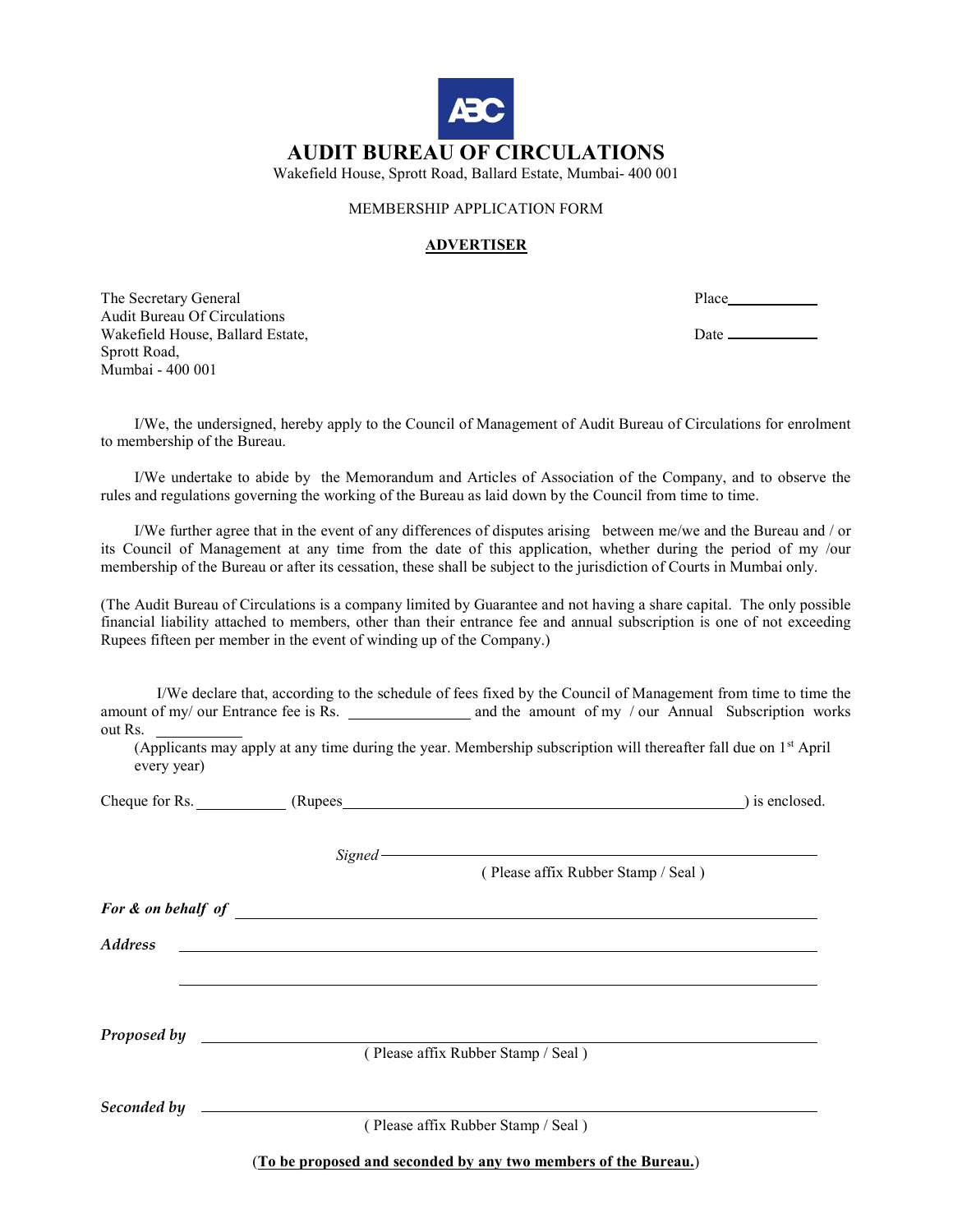

# AUDIT BUREAU OF CIRCULATIONS

Wakefield House, Sprott Road, Ballard Estate, Mumbai- 400 001

## INFORMATION FORM

### ADVERTISER APPLICANT

| 1. | Name and Address                                                                                                                   |
|----|------------------------------------------------------------------------------------------------------------------------------------|
|    |                                                                                                                                    |
|    |                                                                                                                                    |
| 2. | Telephone, Fax & Email details                                                                                                     |
| 3. | Date of Establishment                                                                                                              |
| 4. | Type of Organisation<br><u> 1980 - Johann Barn, amerikansk politiker (d. 1980)</u>                                                 |
|    | i) Company under the Companies Act ii) Partnership iii) Proprietory concern                                                        |
| 5. | If the Advertiser company is a subsidiary? If so, state the name and address of the holding Company :                              |
|    |                                                                                                                                    |
| 6. | Name and designation of the Representative on the Bureau :                                                                         |
|    |                                                                                                                                    |
|    |                                                                                                                                    |
| 7. |                                                                                                                                    |
| 8. |                                                                                                                                    |
|    |                                                                                                                                    |
| 9. |                                                                                                                                    |
|    | 10. Name of publications normally used for advertisements :- The manufactured and publications normally used for advertisements :- |
|    |                                                                                                                                    |
|    | 11. Is the applicant a member of any other professional Organisation ? viz ISA etc. If so, please state the name :                 |
|    |                                                                                                                                    |

Place : For and on behalf of

Date : Designation